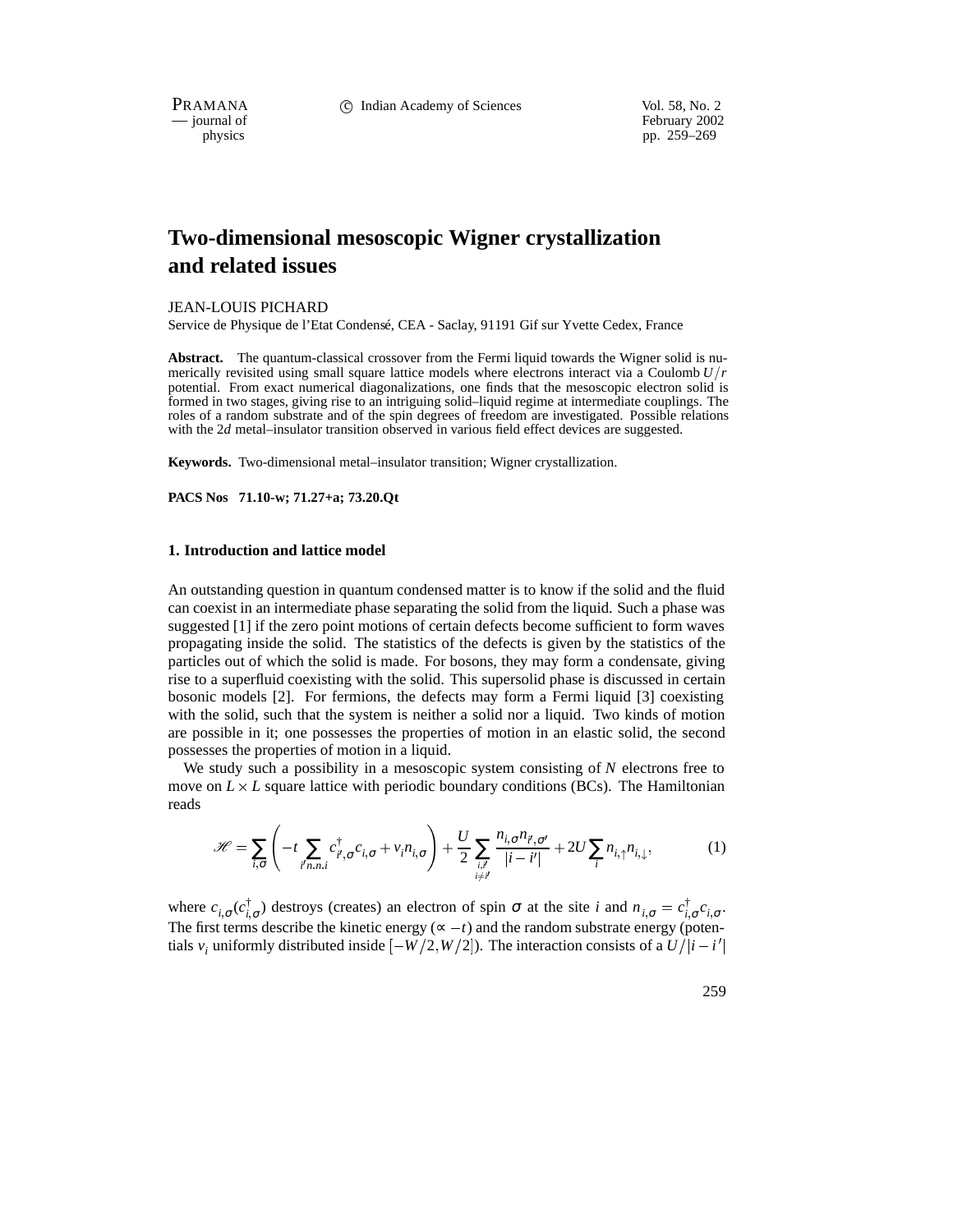Coulomb repulsion plus a 2*U* Hubbard repulsion.  $|i - i'|$  is the smallest distance between the sites *i* and *i'* on a square lattice with periodic BCs. In our model, the Coulomb energy to kinetic energy ratio  $r_s = U/(2t\sqrt{\pi n_e})$  for a filling factor  $n_e = N/L^2$ .

*S* and  $S_2$  are the total spin and its component along an arbitrary direction *z*. H can be written in a block-diagonal form, with  $N + 1$  blocks  $\mathcal{H}(S_z)$  where  $S_z = -N/2, \ldots, N/2$ respectively.

#### **2. Spinless fermions without disorder**

Taking  $N = 4$ ,  $S_z = 2, 1, 0, -1, -2$  and since  $\mathcal{H}(S_z) = \mathcal{H}(-S_z)$ , one can restrict the study to the three blocks with  $S_z \ge 0$ . Taking  $L = 6$ , one can use Lanczos algorithm for diagonalizing the Hamiltonian and having the exact low eigenenergies  $E_n(S_z)$  ( $n = 0, 1, 2, ...$ ). We first study [4]  $\mathcal{H}(S_z = 2)$  (fully polarized electrons or spinless fermions) without a random substrate  $(W = 0)$ . In this limit, the system remains invariant under rotation of angle  $\pi/2$  and under translations and reflections along the longitudinal and transverse directions. Invariance under translations implies that the total momentum  $K$  is a good quantum number which remains unchanged when *U* varies. The symmetries imply that the states are fourfold degenerate if  $K \neq 0$  and can be non-degenerate if  $K = 0$ .

Without interaction ( $U = 0$ ), the states are  $N_H = 58905$  plane wave Slater determinants (SDs)  $\prod_{p=1}^{4} d^{\dagger}_{k(p)} |0\rangle$ , where  $d^{\dagger}_{k(p)}$  creates a particle in a state of momentum  $k(p) =$  $2\pi(p_x, p_y)/L$  and  $|0\rangle$  is the vacuum state. The low energy eigenstates are:

- $\bullet$  4 degenerate ground states (GSs) |*K*<sub>0</sub>(β)) of energy  $E_0(U = 0) = -13t$ ;
- 25 first excitations of energy  $E_1(U=0) = -12t$ ;
- 64 second excitations  $|K_2(\alpha)\rangle$  of energy  $E_2(U=0) = -11t$ ;
- 180 third excitations  $|K_3(\alpha)\rangle$  of energy  $E_3(U=0) = -10t$ ;
- 384 fourth excitations of energy  $E_4(U=0) = -9t$ .

Let us define 20 plane wave SDs useful to partly describe later the GS for intermediate ratios  $r_s$ . They are given by 4 plane wave SDs  $|K_1(\beta)\rangle$  of energy  $-12t$  where the particles have energies  $-4t$ ,  $-3t$ ,  $-3t$ ,  $-2t$  respectively, and by 16 plane waves SDs  $|K_4(\delta)\rangle$ of energy  $-9t$  where the particles have energies  $-4t$ ,  $-3t$ ,  $-2t$ , 0*t* (first set of 8 SDs) and  $-3t$ ,  $-3t$ ,  $-2t$ ,  $-t$  (second set of 8 other SDs) respectively. Those 20 SDs of zero momenta  $(K = \sum_{p=1}^{4} k(p) = 0)$  are directly coupled together by the pairwise interaction.

When one goes towards the classical limit ( $t = 0$ ), the states become  $N_H$  Slater determinants  $c_i^{\dagger} c_j^{\dagger} c_i^{\dagger} |0\rangle$  built out from the site orbitals. The low energy states are the following site SDs:

- 9 squares  $|S_0(I)\rangle$  (*I* = 1, ..., 9) of side *a* = 3 and of energy  $E_0(t = 0) \approx 1.80U$ ;
- 36 parallelograms  $|S_1(I)\rangle$  of sides  $(3,\sqrt{10})$  and of energy  $\approx 1.85U$ ;
- 36 other parallelograms  $|S_2(I)\rangle$  of sides ( $\sqrt{10}, \sqrt{10}$ ) and of energy  $\approx 1.97U$ ;
- 144 deformed squares  $|S_3(I)\rangle$  obtained by moving a single site of a square  $|S_1\rangle$  by one lattice spacing and of energy  $\approx 2U$ .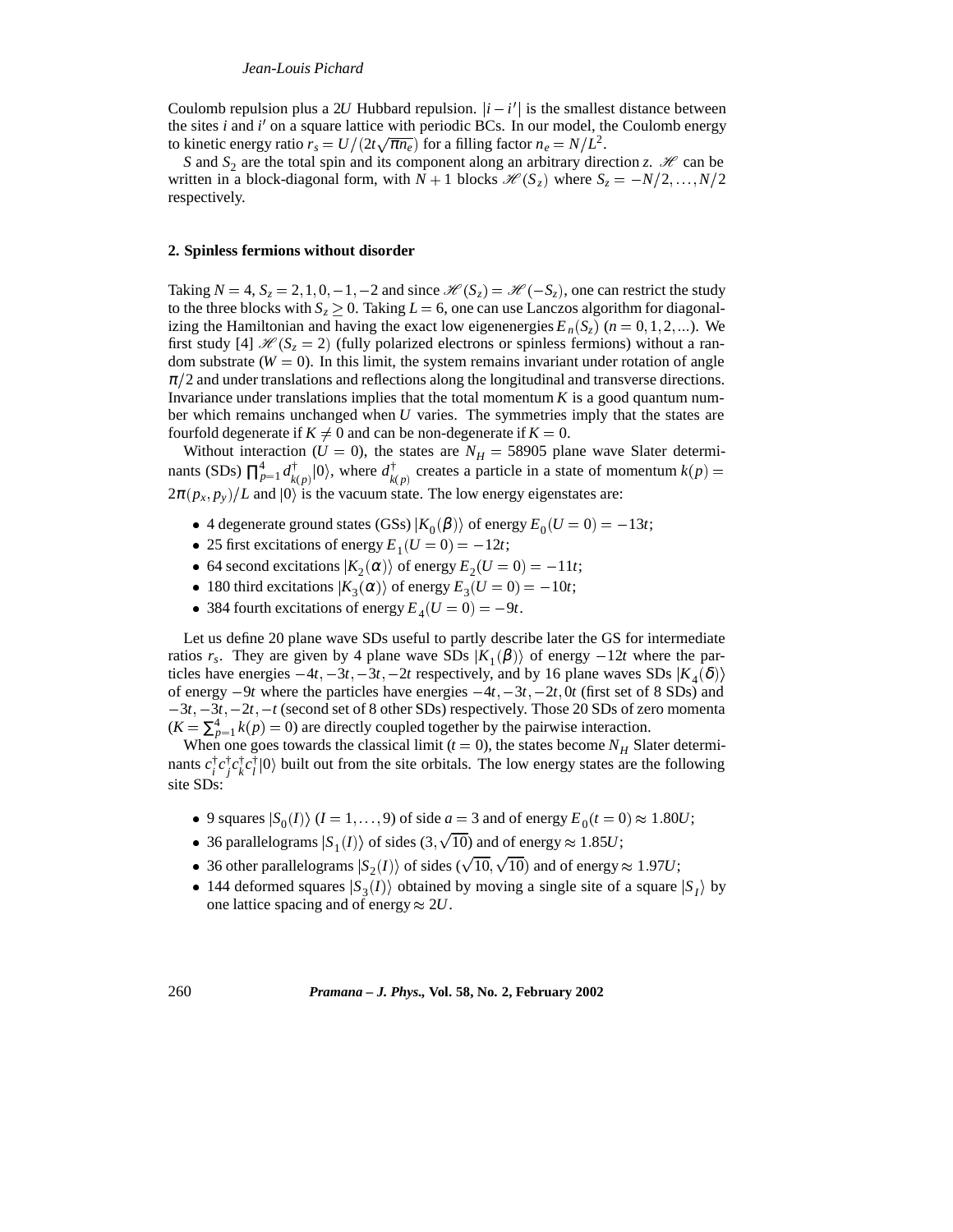For the first low energy states, the crossover from the  $U = 0$  eigenbasis towards the  $t = 0$  eigenbasis is shown in figure 1 (upper left) when one increases the ratio  $r<sub>s</sub>$ . If we follow the 4 GSs  $E_0(r_s = 0)$  (momentum  $K_0 \neq 0$ ), one can see a first level crossing at  $r_s^F \approx 9.3$  with a non-degenerate state of different momentum ( $K_0 = 0$ ) which becomes the GS above  $r_s^F$ , followed by two other crossings with two other sets of 4 states with  $K_I \neq 0$ . When  $r_s$  is large, 9 states coming from  $E_I(r_s = 0)$  have smaller energies than the 4 states coming from  $E_0(r_s = 0)$ . The degeneracies ordered by increasing energy become  $(1, 4, 4, 4, ...)$  instead of  $(4, 25, 64, ...)$  for  $r<sub>s</sub> = 0$ . These 9 low energy states give the 9



**Figure 1.** Upper left: Low energy part of the spectrum exhibiting a GS level crossing at *r*<sup>*F*</sup><sub>s</sub>. Inset: two first level spacings  $\Delta_1/t$  (dashed) and  $\Delta_2/t$  (dotted) which become equal at *r<sup>W</sup>* and the perturbative result  $\Delta_1/t = \Delta_2/t \approx 10392/r_s^3$  valid when  $r_s \to \infty$  (dot-dashed). Upper right: GS projections  $P_0(r_s)$  onto a few plane wave SDs, given by the  $4|K_0(\beta)\rangle$ (empty circle), the 4  $|K_1(\beta)\rangle$  (empty square), the 64  $|K_1(\alpha)\rangle$  (filled diamond), the 180  $|K_2(\alpha)\rangle$  ( $\times$ ), the 16  $|K_4(\delta)\rangle$  (asterisk) respectively. Lower left: GS projection  $P_{\infty}(r_s)$ onto a few site SDs, given by the 9 squares  $|S_0(I)\rangle$  (filled square), the 36 parallelograms  $|S_1(I)\rangle$  (asterisk), the 36 parallelograms  $|S_2(I)\rangle$  (diamond), and the 144 deformed squares  $|S_3(I)\rangle$  (left triangle) respectively. Lower right: GS projection  $P_0^t(r_s)$  (asterisk) and  $P_\infty^t(r_s)$ (empty square) and total GS projection *P* (filled circle) onto the re-orthonormalized basis using the low energy eigenvectors of the two limiting bases.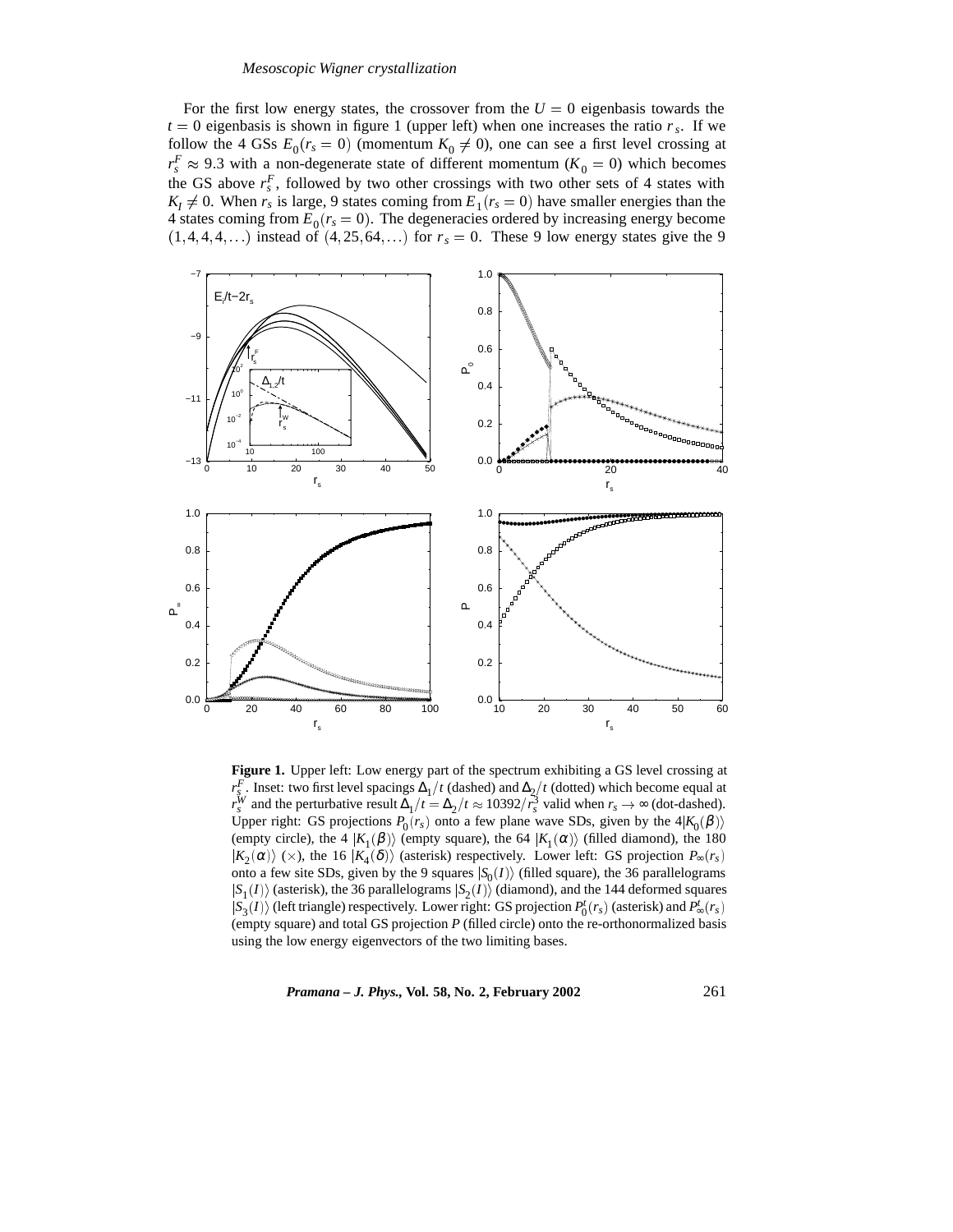## *Jean-Louis Pichard*

square molecules  $|S_0(I)\rangle$  when  $r_s \to \infty$ . When  $r_s^{-1}$  is very small, they correspond to a solid square molecule free to move on a restricted  $3 \times 3$  lattice, with an effective hopping term  $T \propto tr_s^{-3}$  and a kinetic energy given by  $-2T(\cos K_l(I) + \cos K_l(I))$  with  $K_l(I) = 2\pi p_l/3$ and  $K_t(I) = 2\pi p_t/3$  ( $p_{t,t} = 1, 2, 3$ ). This structure with degeneracies 1,4,4 respectively and two equal energy spacings  $\Delta_1$  and  $\Delta_2$  appears (inset of figure 1 upper left) when  $r_s$ is larger than the crystallization threshold  $r_s^W \approx 28$ . The two characteristic thresholds  $r_s^F$ (level crossing) and  $r_s^W$  (9 first states having the structure of the spectrum of a single solid molecule free to move on a  $3 \times 3$  square lattice) can also be detected by other methods which are discussed in ref. [4].

To understand further the nature of the intermediate GS between  $r_s^F$  and  $r_s^W$ , we have projected the GS wave functions  $|\Psi_0(r_s)\rangle$  over the low energy eigenvectors of the two eigenbases valid for  $U/t = 0$  and for  $t/U = 0$  respectively. Let us begin with the  $U = 0$ eigenbasis. Below  $r_s^F$ , each of the 4 GSs  $|\Psi_0^{\alpha}(r_s)\rangle$  with  $K_0 \neq 0$  still has a large projection  $P_0(r_s, 0) = \sum_{\beta=1}^4 |\langle \Psi_0^{\alpha}(r_s) | K_0(\beta) \rangle|^2$  over the 4 non-interacting GSs. There is no projection over the 25 first excitations and smaller projections  $P_0(r_s, 2)$  and  $P_0(r_s, 3)$  over the 64 second and 180 third excitations of the non-interacting system. Above  $r_s^F$ , the non-degenerate GS with momentum  $K_0 = 0$  has a large projection

$$
P_0(r_s, 1) = \sum_{\beta=1}^4 |\langle \Psi_0(r_s) | K_1(\beta) \rangle|^2
$$
 (2)

which is equally distributed over the 4 excitations  $|K_1(\beta)\rangle$  of momentum  $K_1 = 0$  and a second significant contribution

$$
P_0(r_s, 4) = \sum_{\delta=1}^{16} |\langle \Psi_0(r_s) | K_4(\delta) \rangle|^2
$$
 (3)

given by its projection onto the 16 mentioned plane wave  $SDs |K_4(\delta)\rangle$  of energy  $-9t$  and of zero momentum. Above  $r_s^F$ , its projections onto the 4  $|K_0(\beta)\rangle$ , the 21 other first excitations and the second and third excitations of the non-interacting system are zero or extremely negligible. The total GS projection  $P_0^t(r_s) = P_0(r_s, 1) + P_0(r_s, 4)$  onto the 4  $|K_1(\beta)\rangle$  and 16  $|K_4(\delta)\rangle$  is given in figure 1 (lower right) when  $r_s > r_s^F$ . This shows us that a large part of the system remains an excited liquid above  $r_s^F$ .

We now study the GS projections  $P_{\infty}$  onto the  $t = 0$  eigenbasis. The GS projection

$$
P_{\infty}(r_s,0) = \sum_{I=1}^{9} |\langle \Psi_0^{\alpha}(r_s) | S_0(I) \rangle|^2
$$
\n(4)

onto the 9 square site SDs  $|S_0(I)\rangle$  is given in figure 1 (lower left), together with the GS projection  $P_\infty(r_s, J)$  onto the site SDs corresponding to the *J*th degenerate low energy excitations of the  $t = 0$  system. The total GS projection  $P^t_{\infty}(r_s) = \sum_{p=0}^{3} P_{\infty}(r_s, p)$  onto the 9 squares  $|S_0(I)\rangle$ , the 36 parallelograms  $|S_1(I)\rangle$ , the 36 other parallelograms  $|S_2(I)\rangle$  and the 144 deformed squares  $|S_3(I)\rangle$  is given in figure 1 (lower right) when  $r_s > r_s^F$ . The site SDs and plane wave SDs are not orthonormal. After re-orthonormalization, the total projection *P* of  $|\Psi_0(r_s)\rangle$  over the subspace spanned by the 4  $|K_1(\beta)\rangle$  and 16  $|K_4(\delta)\rangle$  and 225 site SDs of lower electrostatic energies are given in figure 1 (lower right), showing that  $|\Psi_{0}(r_{s})\rangle$  is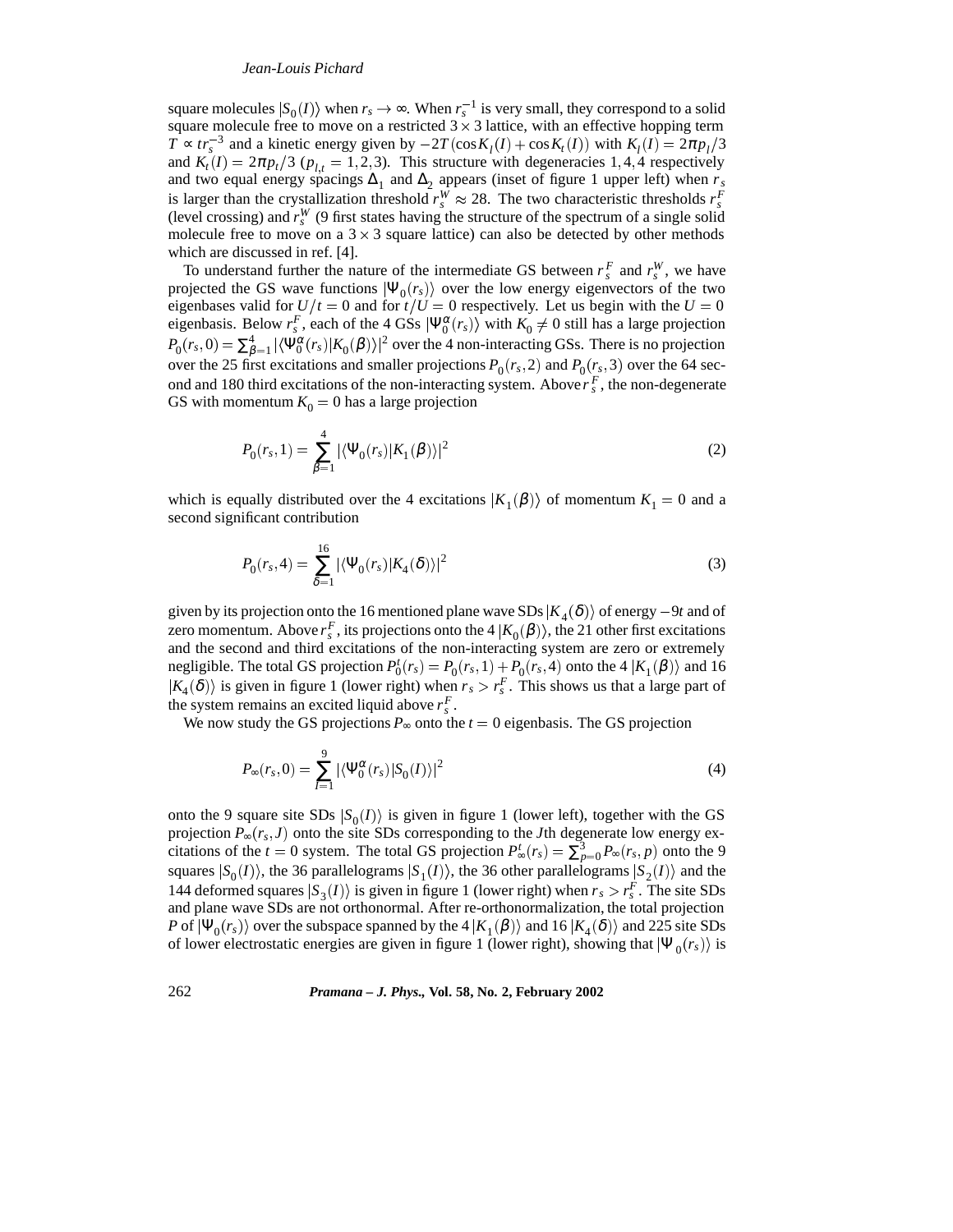almost entirely located inside this very small part of a huge Hilbert space for intermediate *rs*, spanned by low energy SDs of different nature.

We conclude that for intermediate  $r_s$ , the ground state is a floppy solid entangled with an excited liquid of delocalized particles.

#### **3. Spinless fermions with disorder**

We now consider a statistical ensemble of clusters with  $N = 4$  and  $L = 6$  as before, but in the presence of a random substrate ( $W = 5$ ). We still consider states with  $S_z = 2$  (spinless fermions or fully polarized electrons), and study [5] the response to an Aharonov–Bohm flux φ which is enclosed along the longitudinal *l*-direction as sketched in figure 2. The BCs along the transverse  $t$ -direction remain periodic and the flux  $\phi$  is included by taking appropriate longitudinal BCs. Antiperiodic BCs correspond to  $\phi = \pi$  in our convention. The local persistent currents  $\vec{J}(i)$  created at a site *i* are vectors defined by their longitudinal and transverse components  $(\vec{J}(i) = (J_{i,t}, J_{i,t}))$ , or by their angles  $\theta_i = \arctan(J_{i,t}/J_{i,t})$  and their absolute values  $J_i = |\vec{J}_i|$ . The longitudinal component  $J_{i,l}$  of an eigenstate  $|\Psi\rangle$  is defined as

$$
J_{i,l} = 2\mathrm{Im}\langle \Psi | c_{i_x+1,i_y}^{\dagger} c_{i_x,i_y} \exp(i\phi/L) | \Psi \rangle, \tag{5}
$$

and  $J_{i,t}$  is given by

$$
J_{i,t} = 2\mathrm{Im}\langle \Psi | c_{i_x, i_y+1}^{\dagger} c_{i_x, i_y} | \Psi \rangle. \tag{6}
$$

The total current *I*<sup>(*n*)</sup> of the *n*th many-body wave function  $|\Psi_n\rangle$  of energy  $E_n$  has a total longitudinal component  $I_i(n)$  given by

$$
I_l(n)(\overline{\phi}) = -\left. \frac{\partial E_n}{\partial \phi} \right|_{\phi = \overline{\phi}} = \frac{\sum_i J_{i,l}(n)}{L} \tag{7}
$$



**Figure 2.** Two-dimensional torus with *N* electrons enclosing an Aharonov–Bohm flux  $\phi = BL_x^2$ .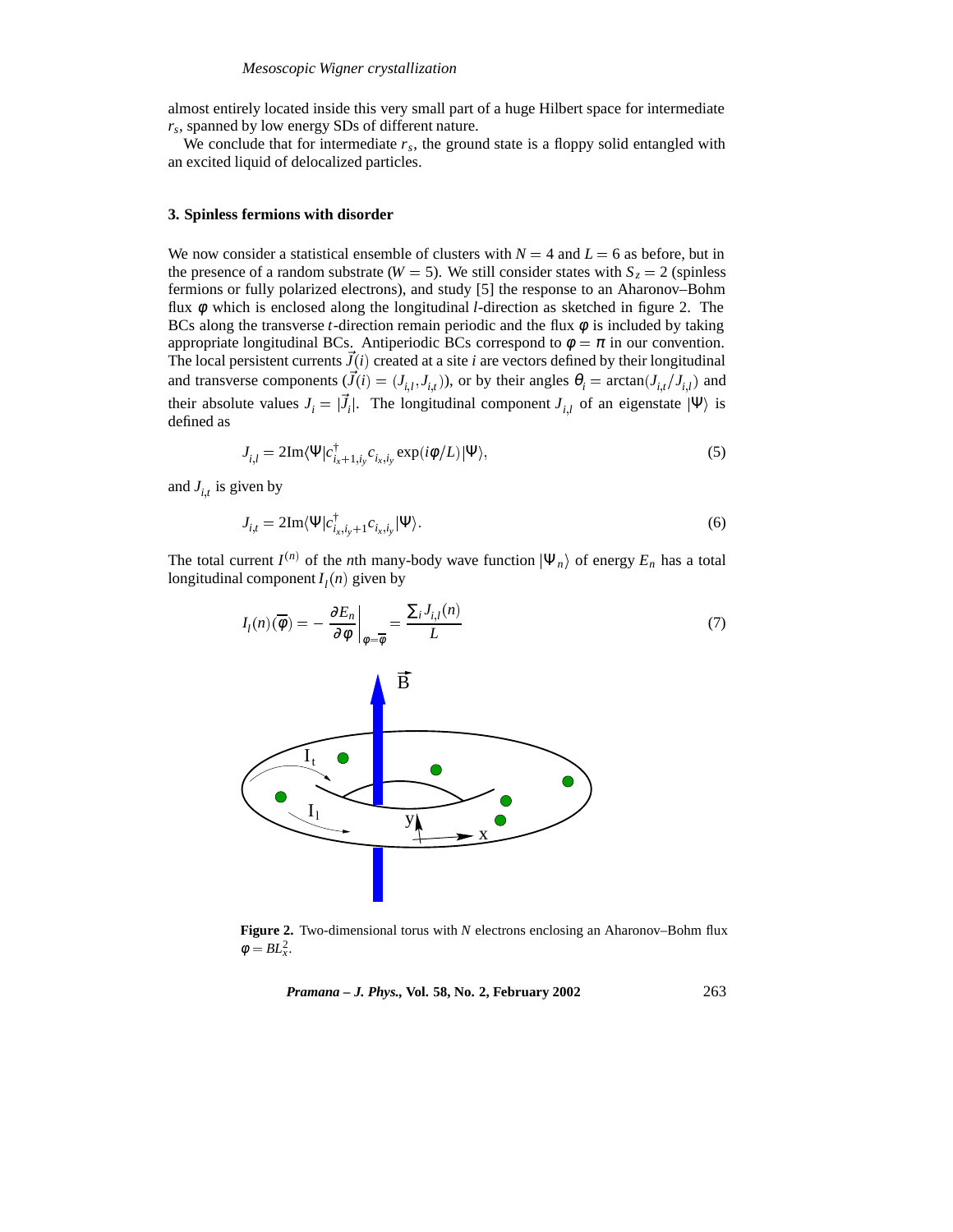## *Jean-Louis Pichard*

which will be calculated for  $\overline{\phi} = \pi/2$ . As one increases *U*, a first characteristic threshold  $r_s^F$  can be identified by looking [5,6] at the average total longitudinal persistent current *I*<sub>l</sub> of the GS at  $\phi = \pi/2$ , and comparing the exact quantity with the Hartree–Fock (HF) approximation. Below  $r_s^F \approx 5$ , the mean field approximation reproduces the exact  $I_i$ , but strongly underestimates  $I_l$  above  $r_s^F$ . This sharp breakdown of the HF approximation shown in figure 3 means that strong correlation effects occur above  $r_s^F$ , such that the shift of the GS energy when the BCs are changed cannot be obtained assuming the best possible SD for the ground state. One can also relate this breakdown of the HF approximation to the level crossing observed in the clean limit at  $r_s^F \approx 9$ , assuming that the level crossing of the clean system becomes a weakly avoided level crossing shifted to a lower value  $r_s^F \approx 5$  in the presence of the random substrate, the disorder enhancing the interaction effect.

A closer investigation of the persistent currents of a typical sample gives three regimes, as shown in figures 4, 5 and 6. (see also ref. [7]). For weak coupling, the local currents flow randomly inside the cluster, due to elastic scattering on the site potentials. For intermediate coupling, the persistent currents remain important, but their pattern becomes oriented along the shortest direction enclosing  $\phi$ . For large coupling, the oriented currents vanish. Reference [8] gives a detailed study of the large coupling limit where one can use perturbation theory for having the sign and the magnitude of  $I<sub>l</sub>$ .

If one looks at the distribution of the angles  $\theta_i$  of the local currents, one can see more precisely in figure 7 how the currents become aligned when one goes to the strong coupling limit. The ensemble average value  $\langle |\theta| \rangle$  allows us to quantify the progressive change. If  $p(\theta) = 1/(2\pi)$ ,  $\langle |\theta| \rangle = \pi/2$ , a value obtained for the low ratios  $r_s$ . At large  $r_s$ ,  $\langle |\theta| \rangle \rightarrow 0$ . The ratio  $r<sub>s</sub>$  at which the local currents cease to be oriented at random is consistent with the critical ratio  $r_s^F$  where the HF approximation breaks down.



**Figure 3.** Ensemble average longitudinal GS current  $\langle I_l \rangle$  as a function of  $r_s$  for  $N = 4$ ,  $L = 6$  and  $W = 5$ . Exact values (filled symbols) and values (empty symbols) obtained using the mean field Hartree–Fock approximation.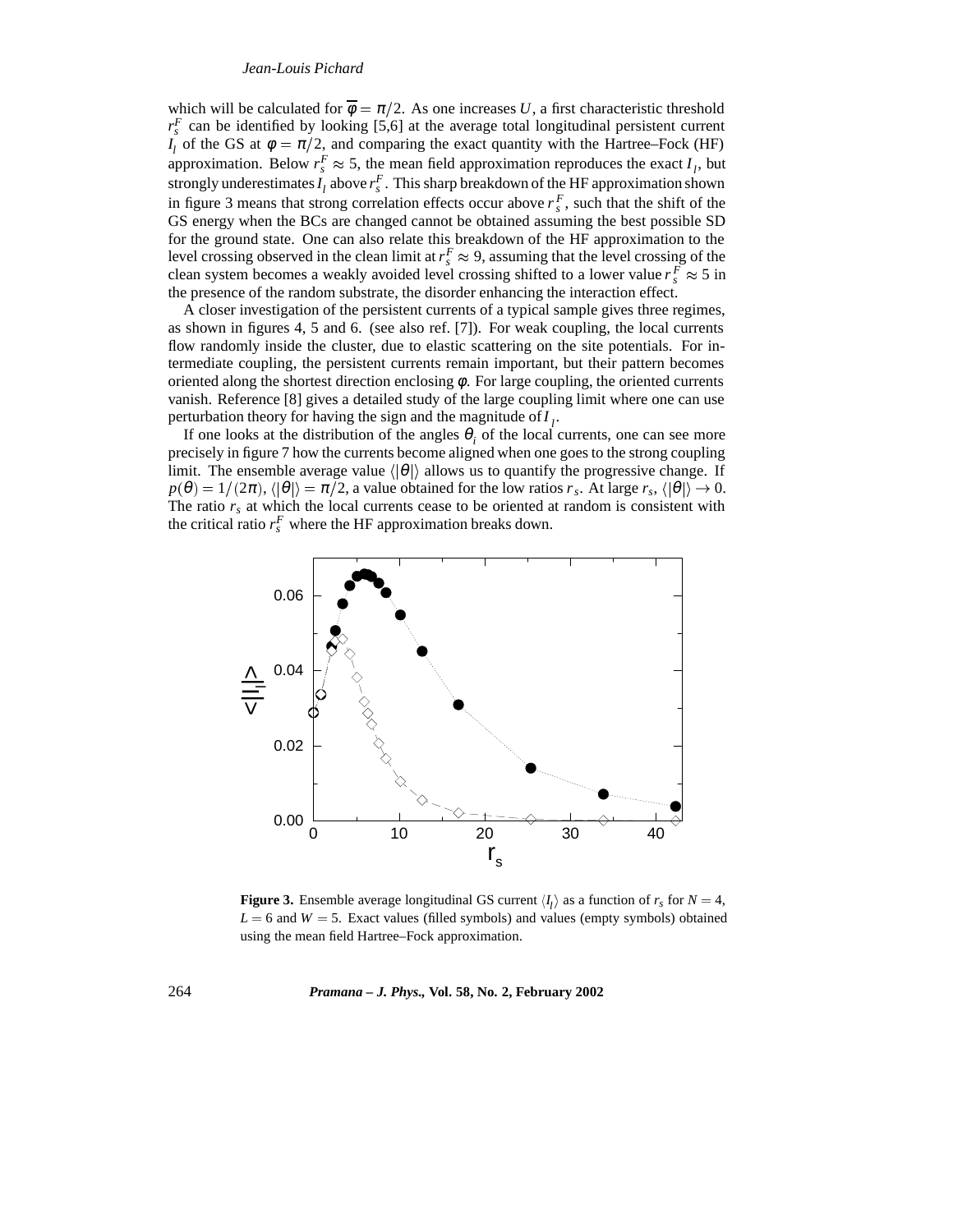

**Figure 4.** Map of the local persistent currents **Figure 5.** Map of the local persistent currents in in a given sample for a small value of *rs*.

a given sample for an intermediate value of *rs*.



**Figure 6.** Map of the local persistent currents in a given sample for a large value of*rs*.

Now, if one considers the average amplitude of the local currents, one can see in figure 8 that  $\langle J_i \rangle$  is essentially independent of  $r_s$  up to a second threshold  $r_s^W \approx 10$  which exceeds *r*<sup>*F*</sup></sup> . The crystallization parameter  $\gamma = \max_r C(r) - \min_r C(r)$ , where  $C(r) = N^{-1} \sum_i \rho_i \rho_{i-r}$ and  $\rho_i$  is the electronic density at the site *i*, is defined in such a way that  $\gamma = 1$  when the *N* particles form a rigid solid and 0 when they form a homogeneous liquid. Comparing in figure 8 the GS average crystallization parameter  $\langle \gamma \rangle$  and  $\langle J_i \rangle$ , one can see that the suppression of the persistent currents coincides with the formation of a solid Wigner molecule.

In ref. [9], the low energy excitations of the same clusters have been studied, notably their statistics when the microscopic configurations of the random substrate are changed. For intermediate ratios  $r_s$  and with a random substrate, the 9 low energy states are characterized by oriented persistent currents and do not exhibit Wigner–Dyson (WD) spectral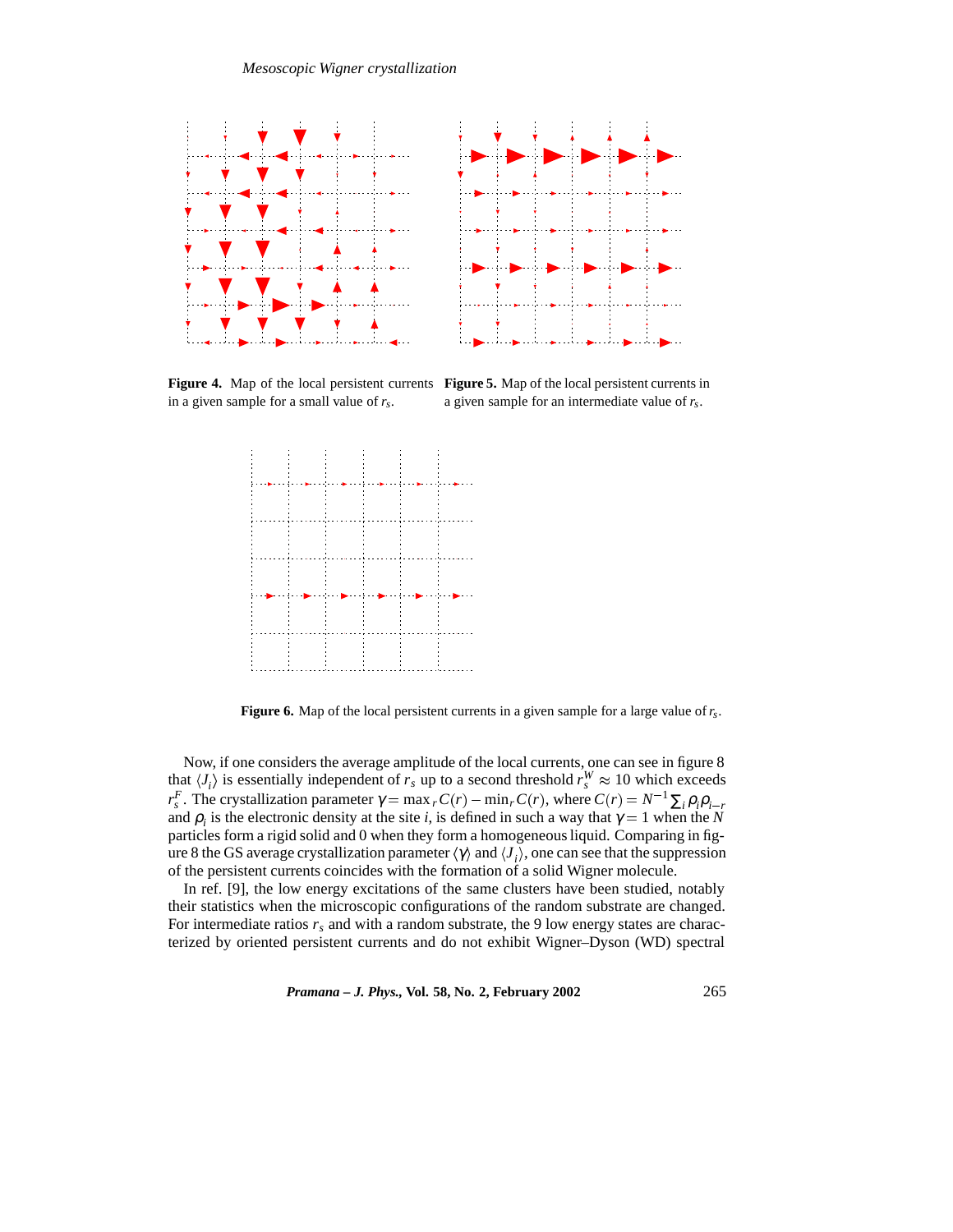

**Figure 7.** Left: Distribution  $P_{\theta}$  of the GS local current angles for  $r_s = 0$  (dotted line),  $r_s = 6.3$  (full line) and  $r_s = 42$  (dashed line). Right: Ensemble average angle  $\langle |\theta| \rangle$  as a function of  $r_s$ .



**Figure 8.** Averages of the GS crystallization parameter  $(1 - \gamma)$  (left scale, empty symbols) and GS local current amplitude  $\langle J_i \rangle$  (right scale, filled symbols) as a function of *rs*.

statistics, while the local currents become randomly oriented and the levels obey WD statistics at higher excitation energies. Since the 9 first states correspond the 9 quantized modes of the kinetic energy of a rigid molecule in the clean limit and for large enough  $r<sub>s</sub>$ , it is not surprising that a random substrate cannot make these 9 first states chaotic, in contrast to the higher energy states.

Firstly, one can conclude that the electron crystallization is favored by the random substrate: the intermediate correlated regime takes place for weaker values of  $r<sub>s</sub>$  (typically  $5 < r_s < 10$ ) than in the clean limit. Secondly, the intermediate regime is characterized by low energy levels able to support oriented persistent currents (in contrast to the Fermi limit)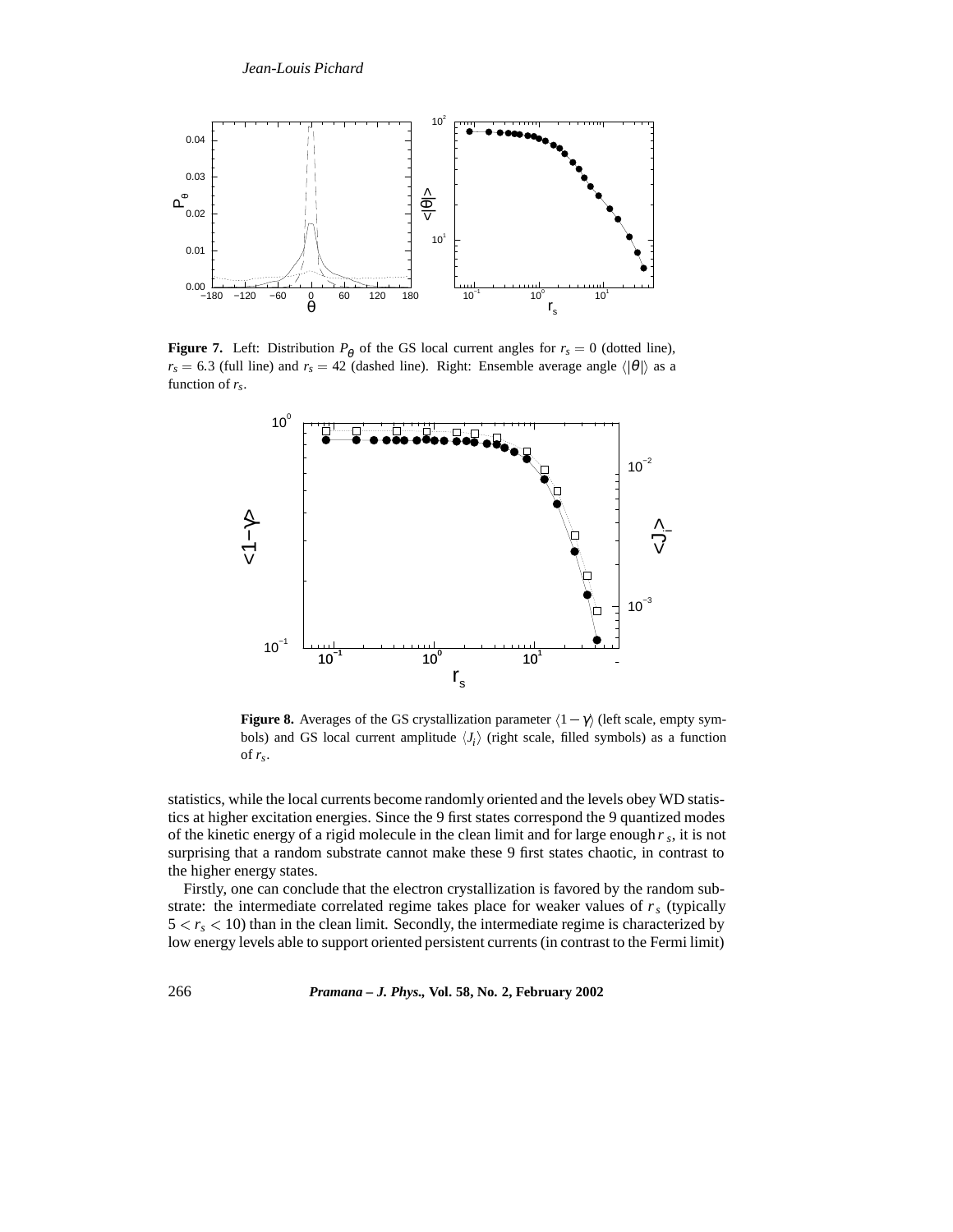which remain large (in contrast to the Wigner limit). The low energy spectral fluctuations give a third signature of the intermediate regime: WD statistics and randomly oriented local currents, if one excepts the 9 first states where the absence of WD statistics is accompanied by a non-random orientation of the local currents (see ref. [9]). This differs from the weak and strong coupling limits, where the spectral rigidity regularly decreases as the excitation energy increases.

#### **4. Magnetization**

We now consider the role of the spin degrees of freedom and of an applied parallel magnetic field *B* which aligns the spins without inducing orbital effects. For the previously studied ensemble of disordered clusters ( $W = 5$ ,  $N = 4$  and  $L = 6$ ), we denote *M* the fraction of clusters with  $S = 1$  at  $B = 0$ ,  $Q_2 = E_0(S_z = 2) - E_0(S_z = 0)$  and  $Q_1 = E_0(S_z = 1) - E_0(S_z = 1)$ 0) the Zeeman energies necessary to yield  $S = 2$  and  $S = 1$  respectively for a cluster with  $S = 0$  when  $B = 0$ .

In figure 9, *M* is given as a function of  $r_s$ . One can see a first threshold at  $r_s \approx 0.35$  where the interaction can drive  $S = 1$  in certain samples. Above a second threshold  $r_s^{FS}$ , the fraction *M* ceases to increase and begins to regularly decrease to reach a zero value at a third threshold  $r_s^{WS} \approx 9$  where an antiferromagnetic square molecule is formed. The ensemble averages  $\langle \log_2\rangle$  and  $\langle \log_2\rangle$  (without taking into account the *S* = 1 spontaneously magnetized clusters) define the typical fields *B* necessary to yield  $S = 1$  or  $S = 2$  in a  $S = 0$ 



**Figure 9.** As a function of  $r_s$ , fraction *M* of clusters with  $S = 1$  at  $B = 0$  (filled diamond, right scale), partial  $\langle \log \mathcal{Q}_1 \rangle$  (filled circle, left scale) and total  $\langle \log \mathcal{Q}_2 \rangle$  (empty triangle, left scale) energies required to polarize  $S = 0$  clusters to  $S = 1$  and  $S = 2$  respectively. The straight line corresponds to  $0.25 - 2\log r_s$ . Statistical ensemble with  $N = 4, L = 6$ and  $W = 5$ .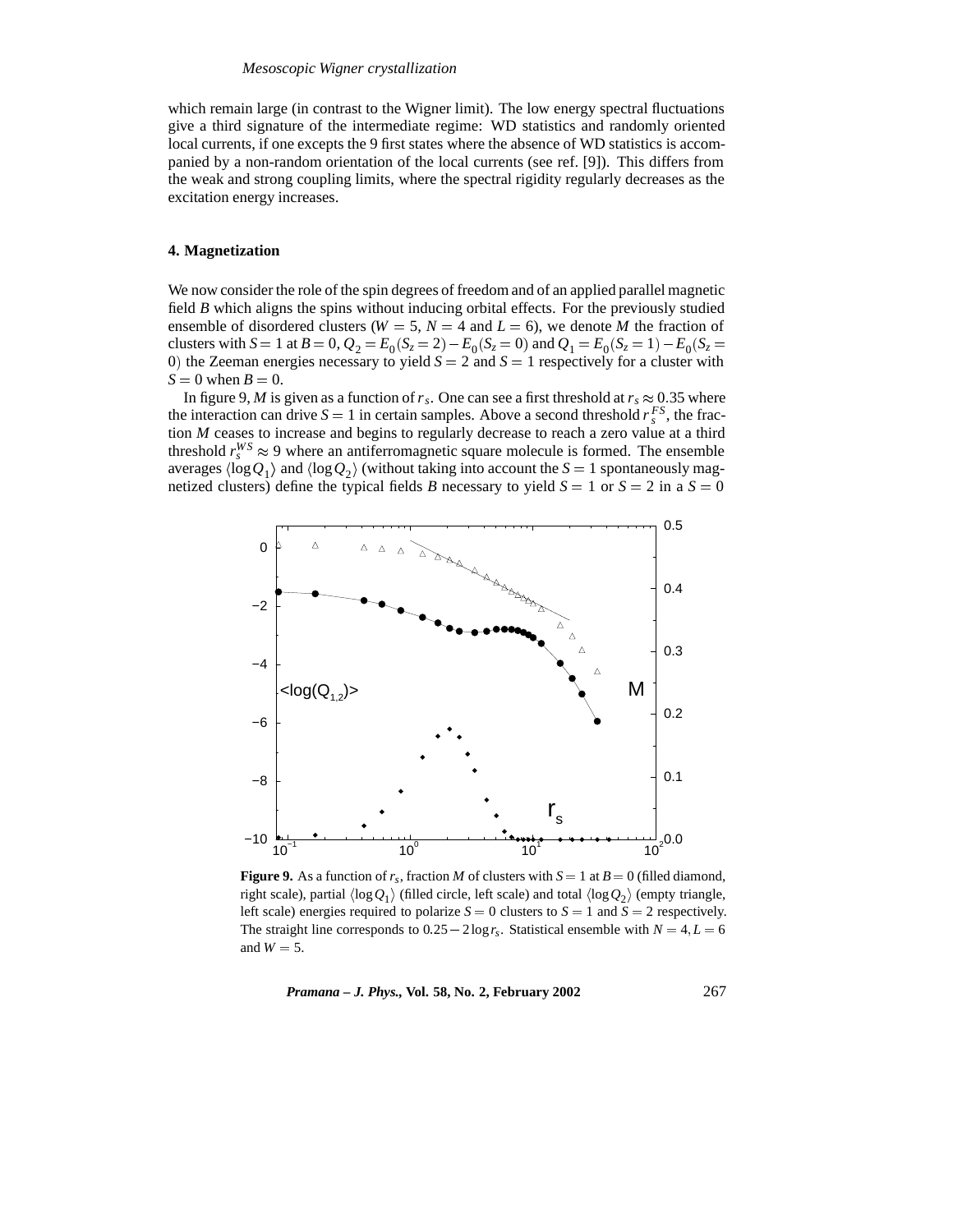cluster. In figure 9, one can see an intermediate regime again for  $r_s^{FS} < r_s < r_s^{WS}$  where  $\langle \log Q_1 \rangle$  becomes roughly independent of  $r_s$ , while  $Q_2 \propto r_s^{-2}$ . As discussed in more detail in ref. [10], a signature of a specific intermediate regime is also given by the magnetization of mesoscopic clusters.

#### **5. Conclusion and related issues**

One concludes that mesoscopic Wigner crystallization proceeds in two stages, with or without a random substrate. The random substrate favors crystallization. A detailed GS analysis for a non-disordered cluster, the study for an ensemble of disordered clusters of the persistent currents driven by an Aharonov–Bohm flux, of the low energy spectral fluctuations and of the magnetization converge to the same conclusion: the existence of an intermediate regime where there is a floppy solid entangled with a liquid of delocalized electrons, and where a competition between the Stoner ferromagnetism and the Wigner antiferromagnetism takes place. In a clean system, a minimal description of the intermediate GS requires to combine the low energy states of the two limiting eigenbases, showing that the intermediate GS is neither solid, nor liquid, but rather the quantum superposition of those two states of matter, as proposed by Andreev and Lifshitz [1] long ago. It is interesting to compare our results obtained using a 2*d* torus with those obtained using 2*d* harmonic traps. Both the exact study of a two-electron artificial atom [11] and the Monte Carlo study [12] of a few electrons give a new intermediate regime where a 'floppy' molecule is observed. In ref. [12], this new regime corresponds to particles having a radial ordering on shells without correlated intershell rotation. One could think that this is due to the non-uniform particle density characterizing a harmonic trap. However, we find that the mesoscopic Wigner crystallization also takes place in two stages when the particles are confined on a 2*d* torus with a uniform density. Let us mention some physical problems for which these numerical results can be useful.

Firstly, the formation of a mesoscopic Wigner molecule is by itself an important issue which can be directly studied if one has a few electrons [13] confined in a quantum dot or a few ions [14] trapped by electric and magnetic fields. Increasing the size of the trap, a crossover from independent-particle towards collective motion can be observed.

Secondly, it becomes possible to create 2*d* gases of charges in high quality field effect devices and to vary by a gate the carrier density  $n<sub>s</sub>$  such that the Coulomb energy to Fermi energy ratio  $r_s \propto n_s^{-1/2}$  can reach high values where the charges become strongly correlated. Doped semi-conductors [15] (Si–Mosfet, Ga–As heterostructures, Si–Ge quantum wells) or undoped organic crystals [16] can be used. Since charged crystallization is expected for  $r_s \approx 37$  in a clean system [17] and at lower  $r_s$  in the presence of impurities [5,18], to study how one goes in two dimensions from a Fermi liquid (low *rs*) towards a Wigner crystal (large *rs*) becomes possible. Transport measurements [15] performed in macroscopic samples indicate an unexpected low temperature metallic behavior for intermediate values of  $r<sub>s</sub>$  which raise the question of the existence of a possible intermediate phase, which should be neither a Fermi system of localized particles (Anderson insulator), nor a correlated and rigid solid of charges (pinned insulating Wigner crystal). One can also mention that a microscopic restructuring of the charges is seen using local compressibility measurements at the two-dimensional metal–insulator transition, the system being more homogeneous in the intermediate metallic phase than in the low density insulating limit [19,20].